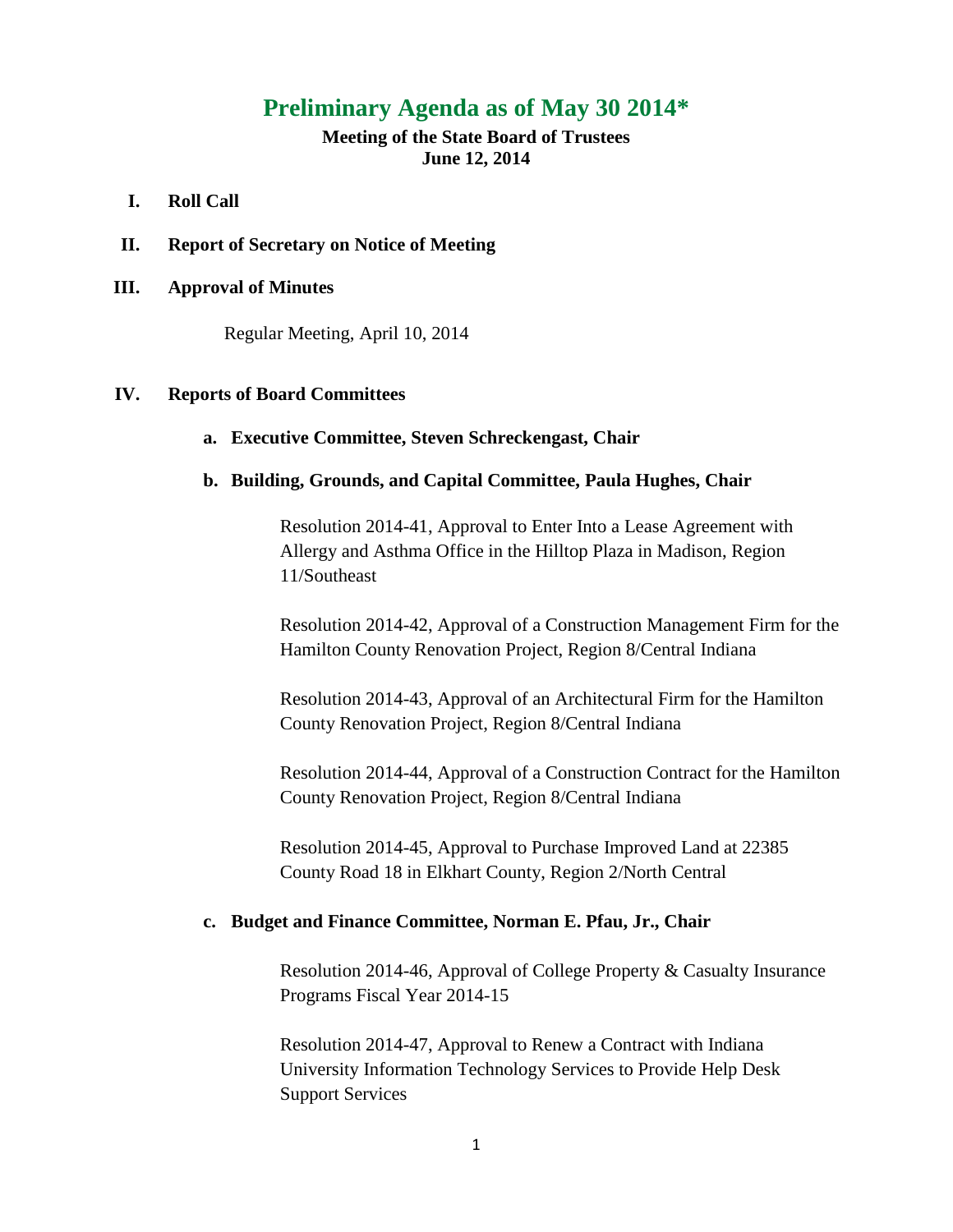Resolution 2014-48, Approval of a volume Purchase Agreement with Dell Marketing, L.P. for Fiscal Years 2014-2017

Resolution 2014-49, Approval of a Contract with Blackboard, INC

Resolution 2014-50, Approval of a contract for Custodial Services in the Southwest Region

Resolution 2014-51, Approval of the College 2014-15 Fiscal Year Operating Budget

Resolution 2014-52, Approval of Contract for Purchase and Sale of Natural Gas

Resolution 2014-53, Resolution of the State Board of Trustees of Ivy Tech Community College of Indiana to Amend the Ivy Tech Community College of Indiana Defined Contribution Retirement Plan

Resolution 2014-62, Approval of a volume License Agreement with Microsoft Reseller Bell Techlogix

## **d. Planning and Education Committee, Lee Marchant, Chair**

- **e. Audit Committee, Larry Garatoni, Chair**
- **f. Corporate College Committee, Stewart McMillan, Chair**
- **V. Treasurer's Report, Chris Ruhl, SVP/Finance and Treasurer**

## **VI. State of the College, Thomas J. Snyder, President**

#### **VII. Old Business**

# **VIII. New Business**

Resolution 2014-54, Reappointment of Regional Trustee Bloomington Region

Resolution 2014-55, Reappointment of Regional Trustee Northeast Region